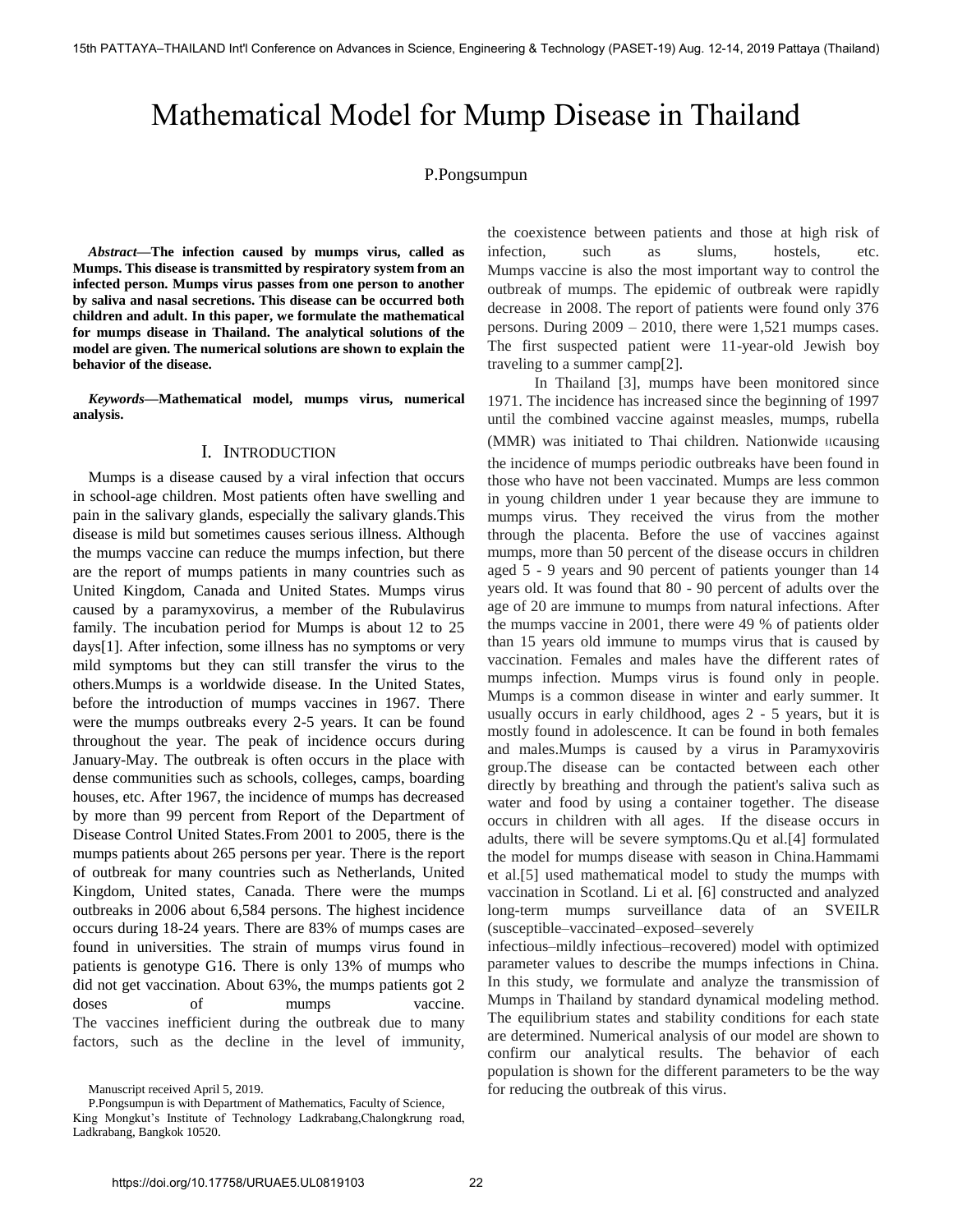15th PATTAYA–THAILAND Int'l Conference on Advances in Science, Engineering & Technology (PASET-19) Aug. 12-14, 2019 Pattaya (Thailand)<br>
II. MATHEMATICAL MODEL<br>  $E^* = \left( -\frac{D^3 - \beta \mu N \gamma + D \gamma \nu - C_s(D + \gamma)(D + \nu) + D^2(\gamma + \nu)}{\rho (D + \nu) +$ 

# II. MATHEMATICAL MODEL

Our model considers the transmission of Mumps virus between human by separating the human population into 4 classes such as susceptible(S), Exposed (E), Infectious(I) and Recovered classes(R).In the beginning, the human has no virus. After he or she is infected with mumps virus from the mumps cases, he or she can be exposed. After the incubation time is passed, the mumps cases can transmit the virus to the susceptible human. We use SEIR model for describing the transmission of this disease

$$
\frac{ds}{dt} = \mu N - DS - \beta SI \tag{1}
$$

$$
\frac{dE}{dt} = \beta SI - DE - \gamma E \tag{2}
$$

$$
\frac{dI}{dt} = \gamma E - DI - vI \tag{3}
$$

$$
\frac{dR}{dt} = vI - DR \tag{4}
$$

with the condition  $N = S + E + I + R$ 

The parameters in our model are define in Table 1. TABLE I. THE DEFINITIONS OF VARIABLES/PARAMETERS OF EQUATIONS(1) TO

|                      | (4).                              |
|----------------------|-----------------------------------|
| Variables/parameters | Definition                        |
|                      | Number of susceptible mumps       |
|                      | infection                         |
| E                    | Number of exposed mumps infection |
|                      | Number of mumps infectious cases  |
| R                    | Number of recovered human         |
| N                    | Total human population            |
| $\mu$                | Birth rate of human population    |
| d                    | Death rate of human population    |
|                      | Infection rate of mumps virus     |
| ν                    | Incubation rate of Mumps virus    |
|                      | Recovery rate                     |

## *A. Analytical results*

The standard dynamical analysis is used in this model. The equilibrium states are found by setting the time rate of change for each population to be zero, i.e.

 $dS/dt = 0, dE/dt = 0, dI/dt = 0, dR/dt = 0$ Then the equilibrium states are i) The disease free state:

$$
(\text{S}^*, E^*, \text{I}^*, \text{R}^*) = (\frac{\mu N}{D - C_s}, 0, 0, 0)
$$

ii) The endemic state 
$$
(S^*, E^*, I^*, R^*)
$$
:  
where

$$
S^* = \frac{(D+\gamma)(D+\nu)}{\beta\gamma}
$$

$$
E^* = \left( -\frac{D^3 - \beta \mu N \gamma + D \gamma \nu - C_S (D + \gamma)(D + \nu) + D^2 (\gamma + \nu)}{\beta \gamma (D + \gamma)} \right)
$$
  
\n
$$
I^* = \left( -\frac{D^3 - \beta \mu N \gamma + D \gamma \nu - C_S (D + \gamma)(D + \nu) + D^2 (\gamma + \nu)}{\beta (D + \gamma)(D + \nu)} \right)
$$
  
\n
$$
R^* = -\nu \left( \frac{D^3 - \beta \mu N \gamma + D \gamma \nu - C_S (D + \gamma)(D + \nu) + D^2 (\gamma + \nu)}{\beta D (D + \gamma)(D + \nu)} \right).
$$

The stability of each equilibrium state is determined by the sign of eigenvalues. If the eigenvalues have negative real parts, then that equilibrium states wil be stable. The eigenvalues are found by solving the characteristic equation:

$$
\det(\lambda I_4 - J_f) = 0
$$

where  $J_F$  is the Jacobian matrix and  $I_4$  is the identity matrix dimension 4x4.

$$
I_4 = \begin{bmatrix} 1 & 0 & 0 & 0 \\ 0 & 1 & 0 & 0 \\ 0 & 0 & 1 & 0 \\ 0 & 0 & 0 & 1 \end{bmatrix}
$$

The Jacobian of our equations is given by  
\n
$$
J_F = \begin{bmatrix}\n-(D + \beta I) & 0 & -\beta S & 0 \\
\beta I & -D - \gamma & \beta S & 0 \\
0 & \gamma & -D - \gamma & 0 \\
0 & 0 & \gamma & -D\n\end{bmatrix}.
$$
\nWe have  
\n
$$
\begin{bmatrix}\n\lambda - (- (D + \beta I)) & 0 & \beta S\n\end{bmatrix}
$$

We have

We have  
\n
$$
\lambda I_4 - J_f = \begin{bmatrix}\n\lambda - (- (D + \beta I)) & 0 & \beta S & 0 \\
-\beta I & \lambda - (-D - \gamma) & -\beta S & 0 \\
0 & -\gamma & \lambda - (-D - \gamma) & 0 \\
0 & 0 & -\gamma & \lambda - (-D)\n\end{bmatrix}.
$$
\nThe characteristic equation is  
\n
$$
\det(\lambda I_4 - J_f) = (\lambda + D)(C_{44})
$$

The characteristic equation is : characteristic equal:<br> $\lambda I_4 - J_f$  =  $(\lambda + D)(C_4)$ 

The characteristic equation is  
\n
$$
\det(\lambda I_4 - J_f) = (\lambda + D)(C_{44})
$$
\n
$$
= (\lambda + D)(-1)^{4+4} M_{44}
$$
\n
$$
= (\lambda + D)M_{44}
$$
\n
$$
= (\lambda + D)^{4+4} M_{44}
$$
\n
$$
= (\lambda + D)^{4+4} M_{44}
$$
\n
$$
= (\lambda + D)^{4+4} M_{44}
$$
\n
$$
= (\lambda + D)^{4+4} M_{44}
$$
\n
$$
= (\lambda + D)^{4+4} M_{44}
$$
\n
$$
= (\lambda + D)^{4+4} M_{44}
$$
\n
$$
= (\lambda + D)^{4+4} M_{44}
$$
\n
$$
= (\lambda + D)^{4+4} M_{44}
$$
\n
$$
= (\lambda + D)^{4+4} M_{44}
$$
\n
$$
= (\lambda + D)^{4+4} M_{44}
$$
\n
$$
= (\lambda + D)^{4+4} M_{44}
$$
\n
$$
= (\lambda + D)^{4+4} M_{44}
$$
\n
$$
= (\lambda + D)^{4+4} M_{44}
$$
\n
$$
= (\lambda + D)^{4+4} M_{44}
$$
\n
$$
= (\lambda + D)^{4+4} M_{44}
$$
\n
$$
= (\lambda + D)^{4+4} M_{44}
$$
\n
$$
= (\lambda + D)^{4+4} M_{44}
$$
\n
$$
= (\lambda + D)^{4+4} M_{44}
$$
\n
$$
= (\lambda + D)^{4+4} M_{44}
$$
\n
$$
= (\lambda + D)^{4+4} M_{44}
$$
\n
$$
= (\lambda + D)^{4+4} M_{44}
$$
\n
$$
= (\lambda + D)^{4+4} M_{44}
$$
\n
$$
= (\lambda + D)^{4+4} M_{44}
$$
\n
$$
= (\lambda + D)^{4+4} M_{44}
$$
\n
$$
= (\lambda + D)^{4+4} M_{44}
$$
\n
$$
= (\lambda + D)^{4+4} M_{44}
$$
\n
$$
= (\lambda + D)^{4+4} M_{44}
$$
\n<math display="</p>

 $=0$ From (5), we have

$$
\lambda + D = 0 \text{ or } \lambda_1 = -D
$$
  
and 
$$
\begin{bmatrix} (\lambda + D + \beta I)(\lambda + D + \gamma)(\lambda + D + \nu) + (\beta S)(-\beta I)(-\gamma) \\ -(-\gamma)(-\beta S)(\lambda + D + \beta I) \end{bmatrix} = 0
$$

$$
\sum_{i=1}^{n} x_i
$$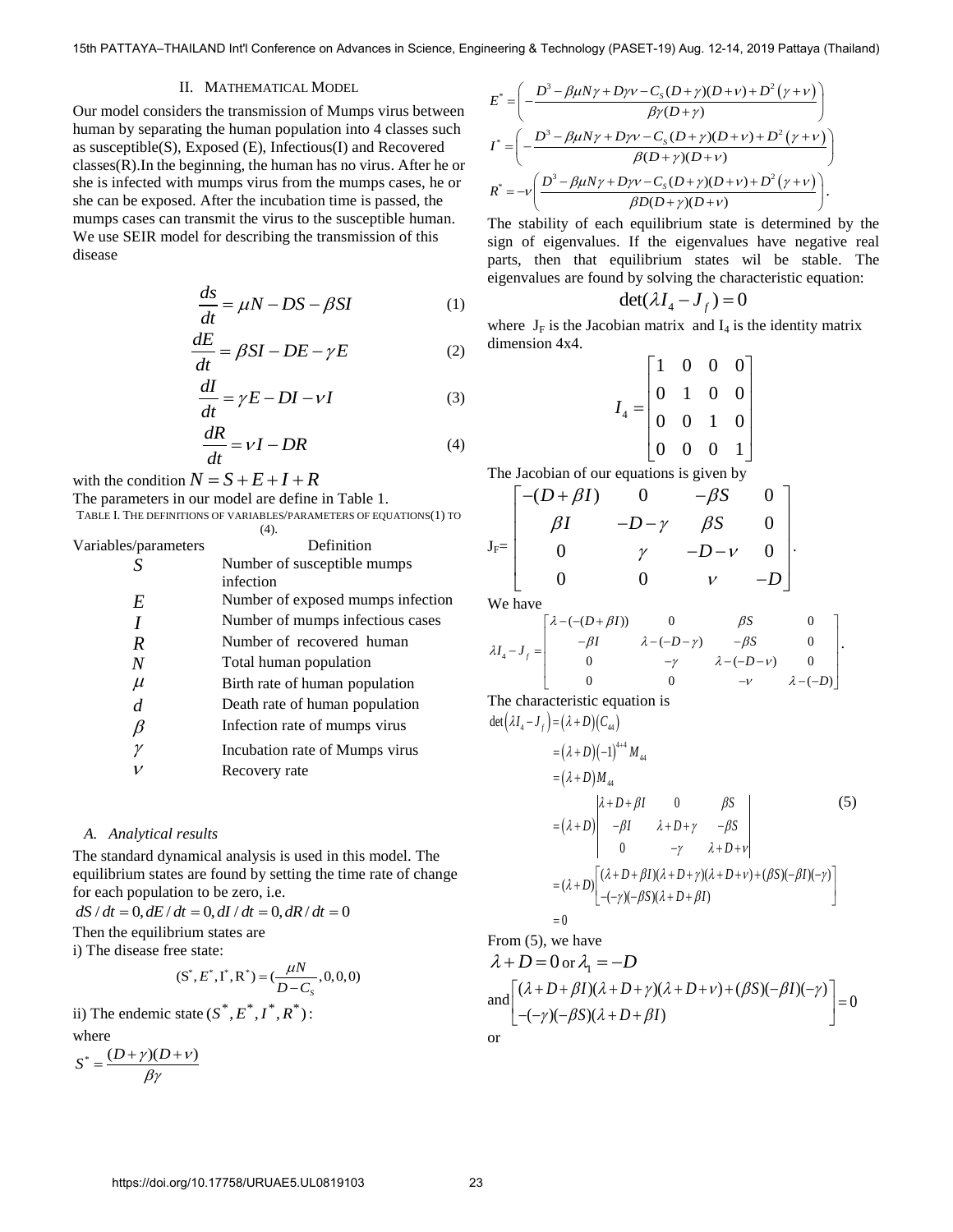$$
\begin{bmatrix}\n\lambda^3 + 3D\lambda^2 + \beta I\lambda^2 + \gamma\lambda^2 + \nu\lambda^2 + 2\beta D I\lambda + \beta I\gamma\lambda \\
+ 2D\gamma\lambda + 2D\nu\lambda + 3D^2\lambda + \beta I\nu\lambda + \gamma\nu\lambda - \beta\gamma S\lambda \\
+ D^3 + \beta D^2 I + D^2\gamma + D^2\nu + \beta I D\gamma + \beta I D\nu + D\gamma\nu\n\end{bmatrix} = 0
$$
\n
$$
-\beta\gamma SD + \beta I\nu\gamma
$$
\n(6)

### **Case 1: Disease free state:**

The remaining eigenvalues are found by solving the<br>  $\left[ \lambda^3 + 3D\lambda^2 + 3D^2\lambda + \gamma\lambda^2 + 2D\gamma\lambda + D^3 + D^2\gamma + \gamma\lambda^2 \right]$ equation vertices<br>  $3 + 3D\lambda^2 + 3D^2\lambda + \nu\lambda^2 + 2D\nu\lambda + D^3 + D^2\nu + \nu\lambda^2$ on<br>3D $\lambda^2$  + 3D<sup>2</sup> $\lambda$  +  $\gamma \lambda^2$  + 2. The remaining eigenvalues are r<br>  $D\lambda^2 + 3D^2\lambda + \gamma\lambda^2 + 2D\gamma\lambda + D^3 + D^2$ 

The remaining eigenvalues are found by solving  
\nequation  
\n
$$
\left[\lambda^3 + 3D\lambda^2 + 3D^2\lambda + \gamma\lambda^2 + 2D\gamma\lambda + D^3 + D^2\gamma + \nu\lambda^2 + D^2\gamma\lambda + D^2\gamma + \gamma\lambda^2 + D\gamma\lambda - \beta\gamma\lambda\mu N - D^2\gamma\lambda\mu N\right] = 0.
$$

Therefore 
$$
\lambda_2 = -D
$$
 and  

$$
-2D - \gamma - \sqrt{\gamma^2 + \frac{4\beta\mu N\gamma}{D} - 2\gamma \nu + \nu^2}
$$

$$
\lambda_3 = \frac{-2D - \gamma - \sqrt{\gamma^2 + \frac{4\beta\mu N\gamma}{D} - 2\gamma \nu + \nu^2}}{2}
$$

is negative when  $\gamma^2 + \frac{4\beta\mu N\gamma}{R} - 2\gamma v + v^2 > 0$ *D*  $\gamma^2 + \frac{4 \beta \mu N \gamma}{D} - 2 \gamma v + v^2 > 0$ 

$$
\lambda_4 = \frac{-2D - \nu - \gamma + \sqrt{\gamma^2 + \frac{4\beta\mu N\gamma}{D} - 2\gamma\nu + \nu^2}}{2}
$$

is negative when  $\gamma^2 + \frac{4\beta\mu N\gamma}{I} - 2\gamma v + v^2 > 0$ *D*  $\gamma^2 + \frac{4\beta\mu N\gamma}{D} - 2\gamma v + v^2 > 0$  and

$$
\frac{2D + \nu + \gamma}{2} > \frac{1}{2} \sqrt{\gamma^2 + \frac{4\beta\mu N\gamma}{D} - 2\gamma\nu + \nu^2}.
$$

We can see that the disease free state is stable when  
\n
$$
\gamma^2 + \frac{4\beta\mu N\gamma}{D} - 2\gamma v + v^2 > 0
$$
 and  
\n
$$
\frac{2D + v + \gamma}{2} > \frac{1}{2}\sqrt{\gamma^2 + \frac{4\beta\mu N\gamma}{D} - 2\gamma v + v^2}
$$
 (7)

**Case2: The endemic state:** 

After we substitute the endemic state,from(5) we have

 $\lambda + D = 0$  or  $\lambda_1 = -D$ ,

The remaining eigenvalues are found from solving (6), they have negative eigenvalues when the following conditions are satisfied.

$$
\lambda_2 < 0 \text{ when } A - B < 2C(D - C) \tag{8}
$$

$$
\lambda_2 < 0 \text{ when } A - B < 2C(D - C) \tag{8}
$$
\n
$$
\lambda_3 = \frac{-(A + B)}{2C} - C - D - \frac{\sqrt{3}(A + B)}{2C} - C - D
$$
\n
$$
\lambda_3 = \frac{-(A + B)}{2C} - C - D - \frac{\sqrt{3}(A + B)}{2C} - C - D
$$
\n
$$
\lambda_3 = \frac{-(A + B)}{2C} - C - D - \frac{\sqrt{3}(A + B)}{2C} - C - D
$$
\n
$$
\lambda_3 = \frac{-(A + B)}{2C} - C - D - \frac{\sqrt{3}(A + B)}{2C} - C - D
$$

$$
\lambda_3 < 0 \text{ when } -(A+B) - \sqrt{3(A+B)} < 4C(D+C) \tag{9}
$$
\n
$$
\lambda_4 = \frac{-(A+B)}{2} - C - D + \frac{\sqrt{3}(A+B)}{2} - C - D
$$

$$
\lambda_3 < 0 \text{ when } -(A+B) - \sqrt{3}(A+B) < 4C(D+C) \qquad (9)
$$
\n
$$
\lambda_4 = \frac{-(A+B)}{2C} - C - D + \frac{\sqrt{3}(A+B)}{2C} - C - D
$$
\n
$$
\lambda_4 < 0 \text{ when } -(A+B) + \sqrt{3}(A+B) < 4C(D+C) \qquad (10)
$$

# *B. Numerical simulations.*

The numerical simulations[7-9] are present in this section by using the parameters satisfied to each condition as follows: **For the disease free state.** 

$$
\mu = 1/(365*74), D = 1/(365*74), \beta = 1/8, \gamma = 1/17.
$$

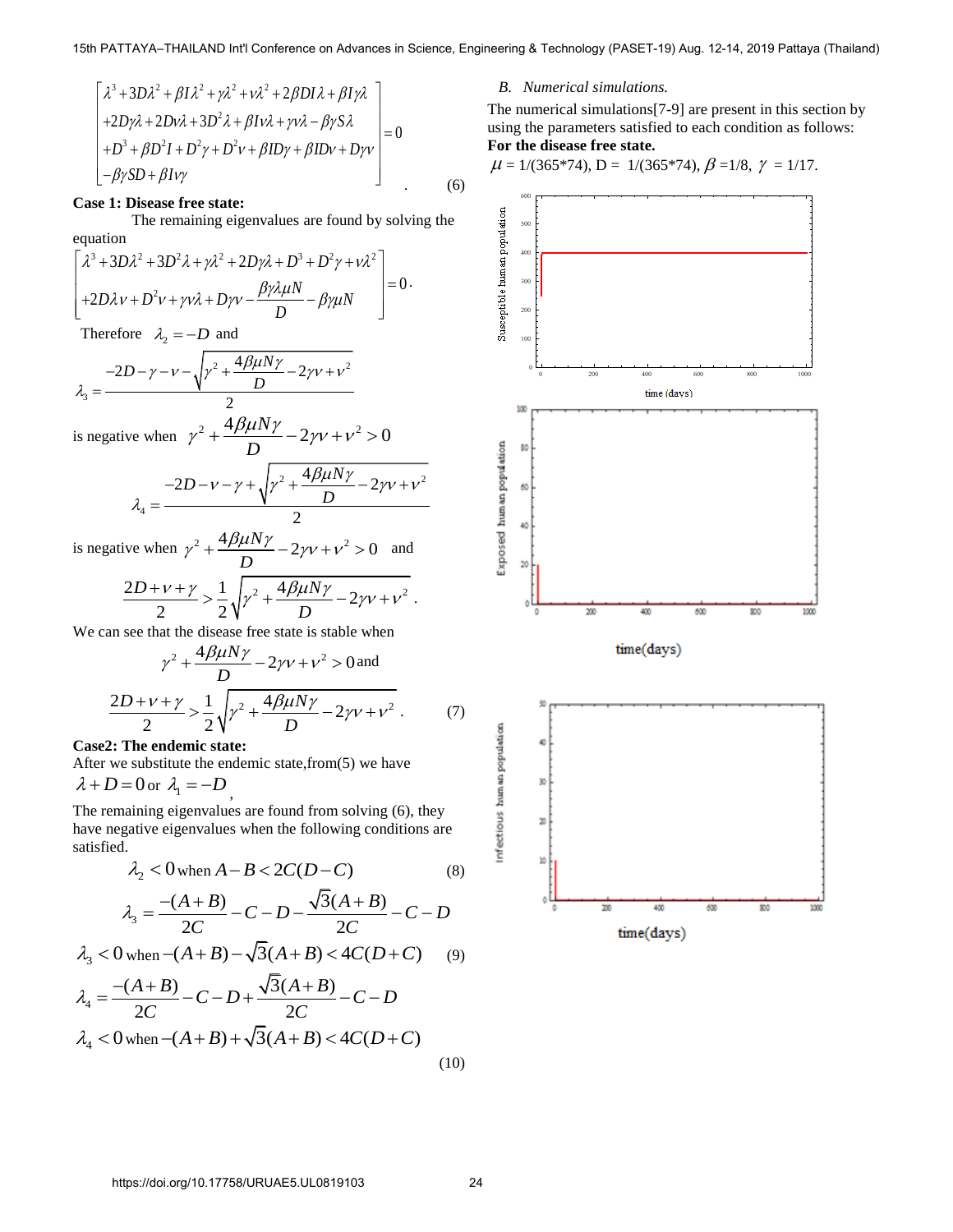

Fig.1 Numerical simulations of each human population for the disease free state. We will see that the solutions converge to the disease free state when it satisfy(7).



time(days)





Fig.2 Numerical simulations of each human population for the disease free state. We will see that the solutions converge to the endemic disease state when it satisfies (8)-(10).

#### III. DISCUSSION AND CONCLUSIONS

In this paper, we formulate and analyze the model for the transmission of Mumps disease. The equilibrium states of this model are defined as the disease free state and endemic state. The stability condition for the disease free state and endemic state are shown in eqs.(7)-(10).Furthermore, we simulate the behavior solution of each population for the different parameters as shown in fig.3-4.

i) For the different incubation period of mumps virus. The time series solutions of E, I and R are shown in fig.3.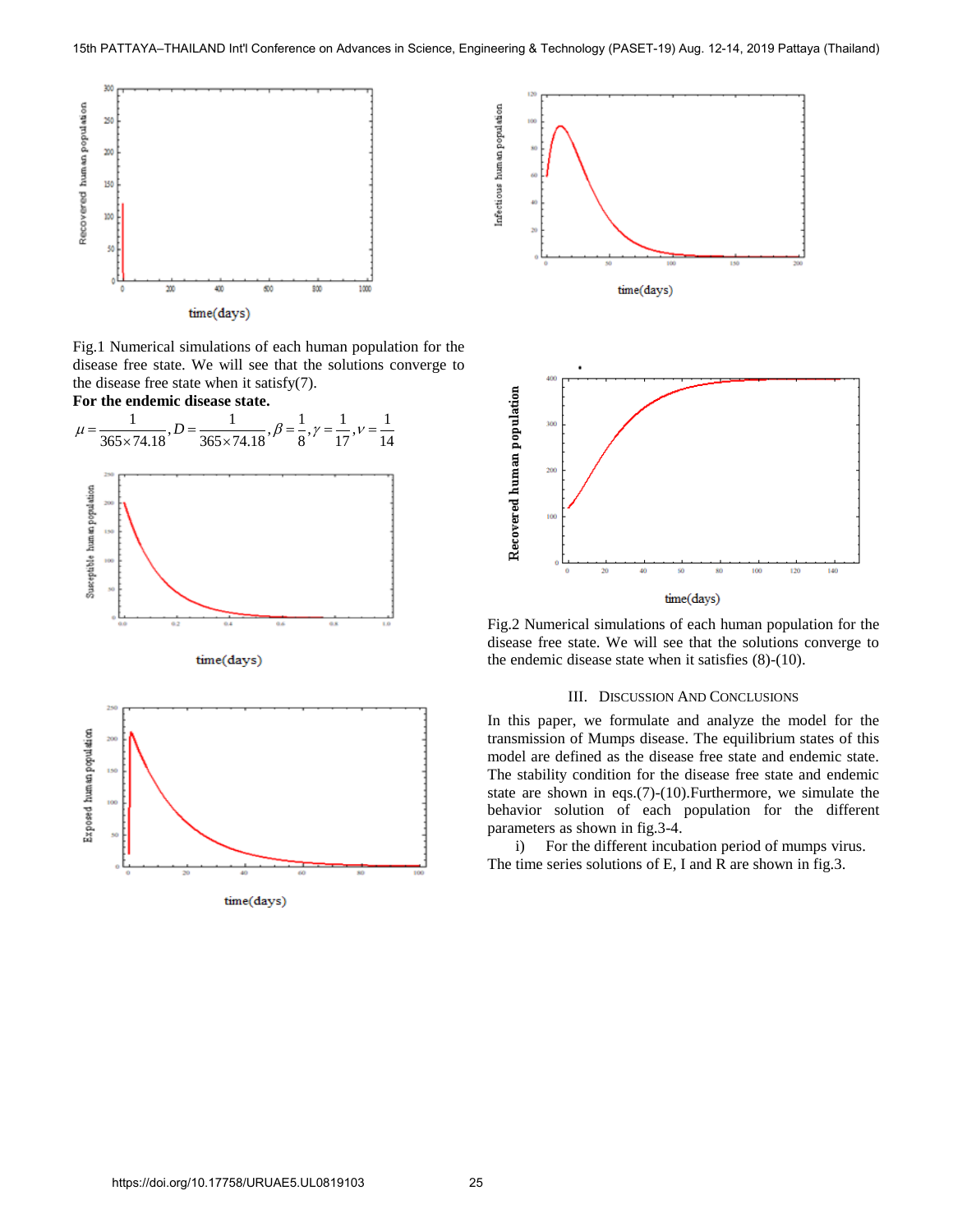

Fig.3 Numerical Simulations of exposed, infectious and recovered human population for the different period of incubation. We can see that the outburst time of epidemic is longer when the longer time of incubation.

ii) For the different period of recovery. The time series solutions of I and R are shown in fig.4.



Fig.4 Numerical Simulations of exposed, infectious and recovered human population for the different period of recovery. We can see that the time of infection and recovery are longer when there is the longer time of recovery.

 Mathematical models are applied to describe the transmission of many diseases[10-12]. The parameter conditions are obtained to be the way for reducing the disease outbreaks. Mumps infections are found in all ages of human in Thailand. However, the mumps vaccination should be considered in the future research.

#### **REFERENCES**

- [1] <https://www.cdc.gov/mumps/hcp.html>
- [2] Green book chapter 23, Available from [https://assets.publishing.service.gov.uk/government/uploads/syste](https://assets.publishing.service.gov.uk/government/uploads/system/uploads/attachment_data/file/147975/Green-Book-Chapter-23-v2_0.pdf) [m/uploads/attachment\\_data/file/147975/Green-Book-Chapter-23-v](https://assets.publishing.service.gov.uk/government/uploads/system/uploads/attachment_data/file/147975/Green-Book-Chapter-23-v2_0.pdf) [2\\_0.pdf](https://assets.publishing.service.gov.uk/government/uploads/system/uploads/attachment_data/file/147975/Green-Book-Chapter-23-v2_0.pdf)
- [3] <http://www.boe.moph.go.th/boedb/surdata/>
- [4] Q. Qu,, C.Fang, L. Zhang, W. Jia, J.Weng, Y. Li, A Mumps Model with Seasonality in China, Infectious Disease modelling,/10.1016j.idm.2016.10.001
- [5] [D.Hamami, Ross Cameron, K.G. Pollock and C.Shankland, Waning](https://doi.org/10.3389/fphys.2017.00233)  [Immunity Is Associated with Periodic Large Outbreaks of](https://doi.org/10.3389/fphys.2017.00233)  [Mumps:A Mathematical Modeling Study of Scottish Data,Frontiers](https://doi.org/10.3389/fphys.2017.00233)  [in Physiology, vol.8, 2017,](https://doi.org/10.3389/fphys.2017.00233) doi: 10.3389/fphys.2017.00233]
- [6] [L.Yong, X.Liu and L.Wang, Modelling the Transmission Dynamics](https://doi.org/10.3390/ijerph15010033)  [and Control of Mumps in Mainland China, Int. J. Environ. Res.](https://doi.org/10.3390/ijerph15010033)  [Public Health 2018,](https://doi.org/10.3390/ijerph15010033) 15, 33; doi:10.3390/ijerph15010033
- [7] L.Esteva and C.Vargas, "Analysis of a dengue disease transmission model", MathematicalBiosciences, vol.150, pp.132-151, 1998. https://doi.org/10.1016/S0025-5564(98)10003-2
- [8] J.D.Hoffman,Numerical Methods for Engineers and Scientists, Sigapore: McGraw-Hill.
- [9] L.Edelstein, Mathematical models in biology. 1<sup>st</sup>ed. New York :Random House, 1989.
- [10] J.Lamwong, I.M.Tang and P.Pongsumpun, MERS model of Thai andSouth Koreaa population, Current Applied Science and Technology Journal, 2018, 18, pp.45-57.